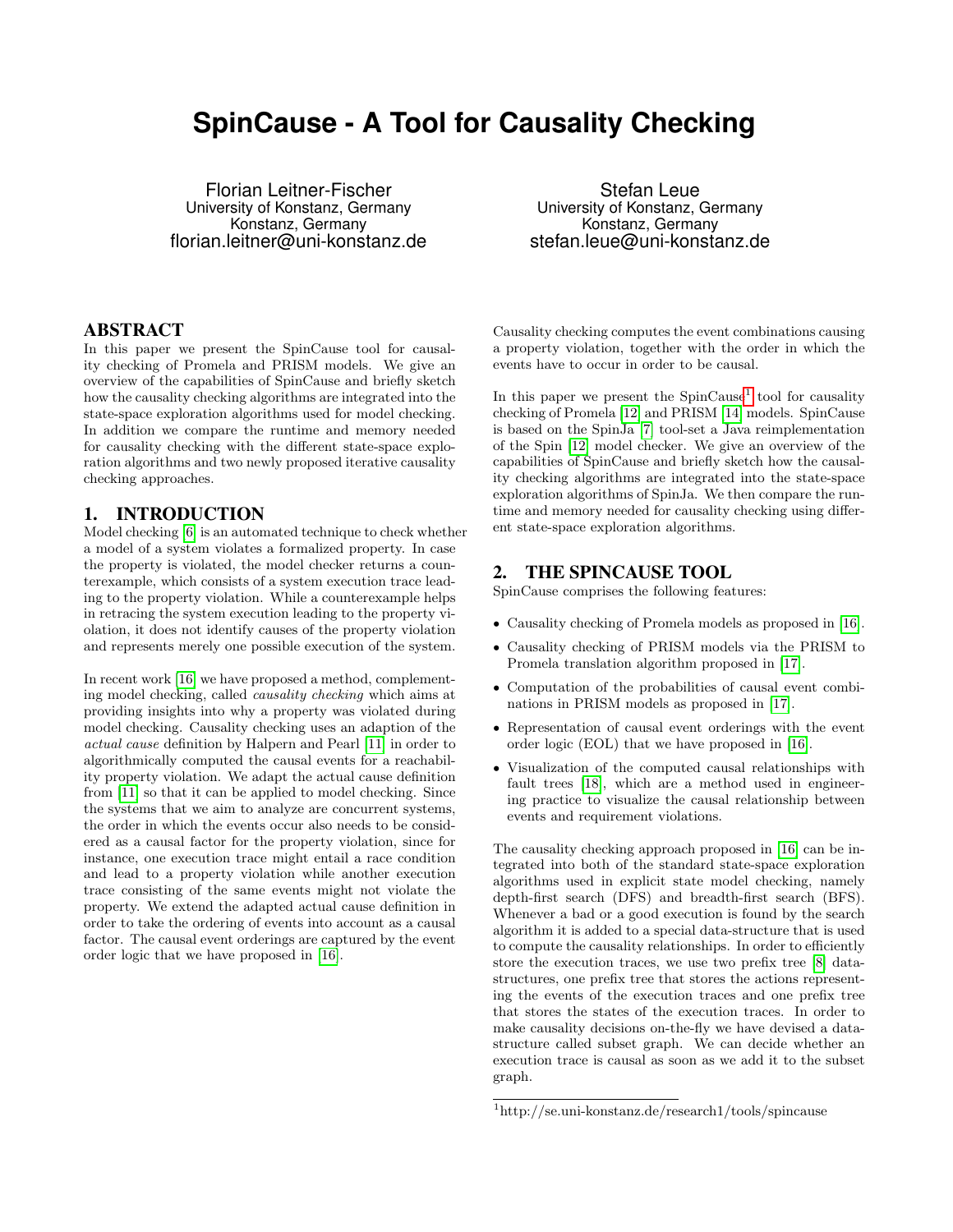If DFS or BFS encounter a state that is already in the statespace and hence all successors of this duplicate state have already been explored, the successors are not explored for a second time. When DFS encounters a duplicate state, it is possible that the new trace to the duplicate state is shorter or has a different event order than the already known execution traces leading to the duplicate state. Hence the new execution trace is needed to ensure the minimality of the causal event combinations and to be able to detect all orderings. BFS explores the state-space following an exploration order that leads to a monotonically increasing length of the execution traces, consequently, the new execution trace found by BFS leading to the duplicate state either has the same length as the already known execution trace leading to the duplicate state, or the new execution trace is longer than the already known execution trace. If the new execution trace has the same length, the events on the trace have an order that is different from the one in the already known execution trace. Hence the new execution trace is needed to be able to detect all orderings. We have implemented a method called prefix matching that ensures that, all execution traces are found, by replacing an old prefix leading to a duplicate state with the new prefix and adding the resulting trace to the sub-set graph. For an in-depth discussion of the integration of causality checking into DFS and BFS we refer to [\[16\]](#page-3-1).

In addition to the integration into DFS and BFS we propose in Section [2.1](#page-1-0) and Section [2.2](#page-1-1) two iterative approaches that reduce the runtime and memory consumption needed for causality checking and have not been previously published.

#### <span id="page-1-0"></span>2.1 Iterative approach

In the standard causality checking approach the bad and good traces found during state-space exploration are added to the data-structure used for causality checking and stored if necessary. Especially due to the storage of the potentially large number of good traces, this is not memory efficient. We will now propose an iterative version of the approach that consumes less memory. The iterative algorithm constitutes of two consecutive executed state-space explorations with BFS. In the first state-space exploration, we limit the causality checking to identify the minimal causal event combinations for a property violation and in the second state-space exploration, we focus on finding the causal event orderings for the previously identified causal event combinations and check whether the non-occurrence of some event is causal. The iterative approach leverages the fact that the length of the bad traces found by BFS is monotonically increasing, hence the iterative approach is not implemented for DFS, because this would be very memory inefficient.

#### <span id="page-1-1"></span>2.2 Iterative approach with parallel BFS

In order to further optimize the runtime of the iterative approach we extended the parallel breadth-first algorithm already implemented in the SpinJa model checker to support causality checking. The parallelization of the BFS algorithm is achieved by executing a predefined number of BFS threads with a shared queue, state-space, and sub-set graph for causality checking. Consequently each parallel BFS thread retrieves a state from the shared queue and adds the successor states to the shared queue and checks whether one of the property is violated in one of the successor states.

## 3. EXPERIMENTAL EVALUATION

We evaluate the causality checking approach using four case studies from academia and industry. We compare the runtime and memory consumption of the standard causality checking approach, the iterative approach, and the iterative approach with parallel breadth-first search and summarize our results. For all experiments partial-order reduction was disabled and we computed all possible counterexamples with the -c0 option of SpinJa. The following experiments were performed on a PC with two Intel Xeon Processor (3.60 Ghz; 4 cores) and 144 GBs of RAM. Due to space restrictions we present here only the results of the causality checking for the airbag system.

Airbag system  $\left|1\right|$ . The architecture of the airbag system consists of two acceleration sensors, one microcontroller to perform the crash evaluation, and an actuator that controls the deployment of the airbag. We are interested in computing the causal events for an inadvertent ignition of the airbag. The Promela model of the airbag system consists of 2,952 states and 25,340 transitions. While there are a total of 912 bad states, the causality checker result comprises only 5 causal event combinations. Obviously, a manual analysis of this large number of traces in order to determine causal factors would be very laborious. Figure [1](#page-2-0) shows the fault tree generated by the SpinCause tool. The event order logic (EOL) formula returned by the causality checker is  $\Psi =$ ( FASICShortage )∨( FETStuckHigh . ASICStuckHigh )∨ (MicroControllerFailure  $\wedge$  enableFET  $\wedge$  armFASIC  $\wedge$ fireFASIC)∨( FETStuckHigh A MicroControllerFailure A armFASIC  $\land$  fireFASIC  $) \lor ($  MicroControllerFailure  $\land$ enableFET  $\land$  FASICStuckHigh). There is only one single fault that can lead to an inadvertent deployment, namely FASICShortage, which is represented by the EOL formula FASICShortage. The combination of the basic events FET-StuckHigh and FASICStuckHigh only leads to an inadvertent deployment of the airbag if the basic event  $FETStuckHigh$ occurs prior to the basic event FASICStuckHigh, which is represented by the EOL formula FETStuckHigh .

FASICStuckHigh. The basic event MicroControllerFailure can lead to an inadvertent deployment if it is followed by the following sequence of basic events: enableFET, armFASIC, and fireFASIC. This sequence is represented by the EOL formula MicroControllerFailure  $\wedge$  enableFET  $\wedge$  armFASIC  $\wedge$ fireFASIC. If the basic event FETStuckHigh occurs prior to the MicroControllerFailure the sequence in which arm-FASIC and fireFASIC occur after the MicroControllerFailure event suffices to lead to the top level event. This sequence is represented by the EOL formula FETStuckHigh . MicroControllerFailure A armFASIC A fireFASIC. If the basic event FASICStuckHigh occurs after MicroControllerFailure and enableFET this also leads to a sequence leading to an inadvertent deployment. It is represented by the EOL formula MicroControllerFailure  $\wedge$  enableFET  $\wedge$  FASICStuckHigh.

Embedded control system [\[13\]](#page-3-10). Various failure modes can lead to a shutdown of the system. We are interested in computing the causal events for the event "system shut down". We set the constant  $MAX\_COUNT$ , which represents the maximum number of processing failures that are tolerated by the main processor, to a value of 5. SpinCause automatically translates the PRISM model to a Promela model which comprises 6,013 states and 25,340 transitions and contains a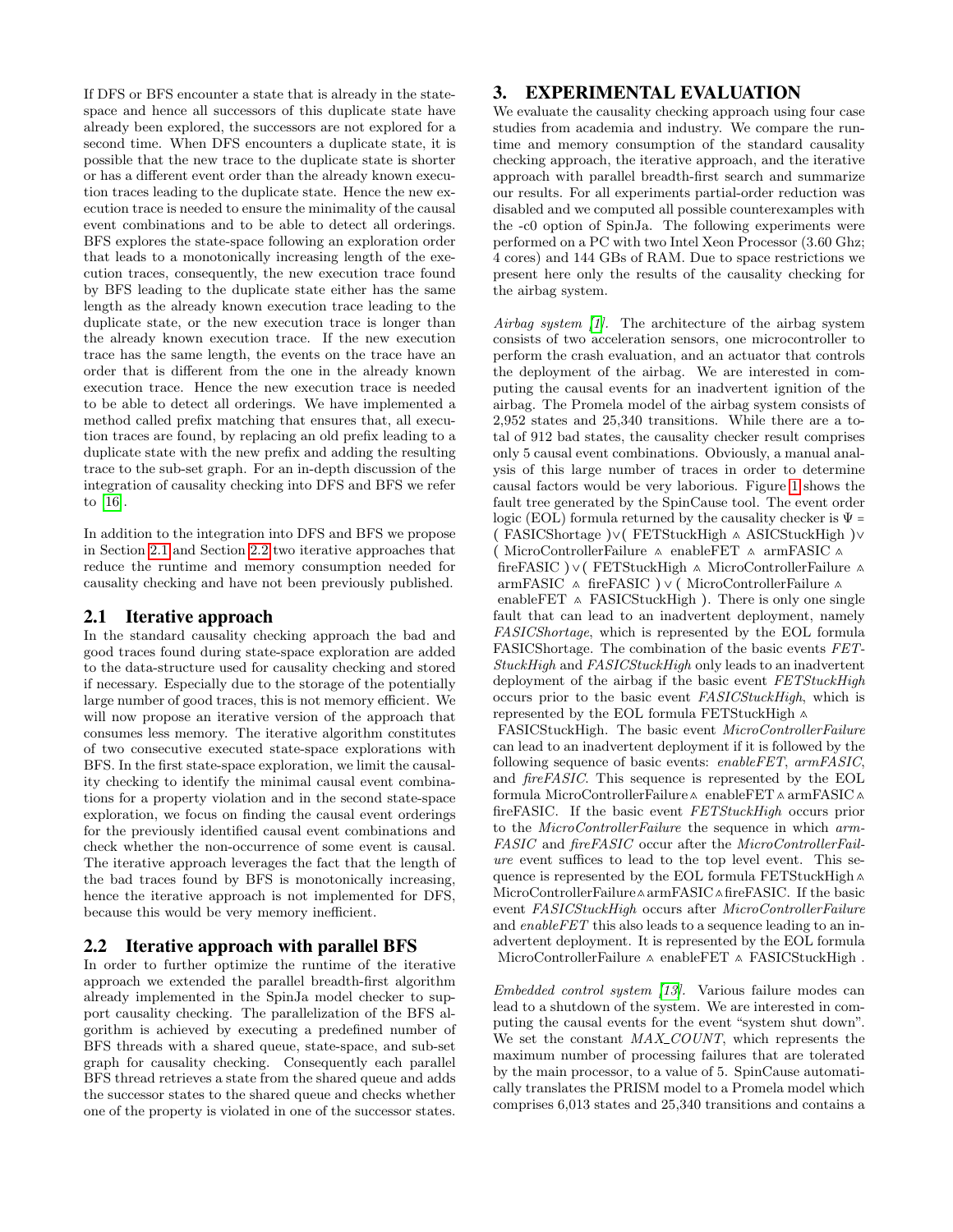

<span id="page-2-0"></span>Figure 1: Fault tree of the airbag system

total of 83 bad states. Note that for comparability reasons we only computed the causal events without a probability computation.

Train odometer controller  $\vert 4 \vert$ . The Promela model of the train odometer comprises 11,722 states, 14,049 transition, and 1368 bad states.

Airport surveillance radar (ASR) [\[2\]](#page-3-12). The ASR system was modeled in the SysML from which a Promela model was automatically derived by the QuantUM tool[\[15\]](#page-3-13). We analyze two variants of the ASR system, one with one dataprocessing channel and one with two redundant data-processing channels. The one channel variant comprises 1,230,516 states and 7,492,866 transitions and the redundant two channel variant comprises 46,389,412 states and 326,412,170 transitions. The one channel variant contains 1,018,624 bad states and the two channel variant contains 15,206,400 bad states.

Discussion. We will now compare and discuss the runtime and memory consumption of the proposed causality checking approach. The runtime and memory needed for model checking of the case studies with DFS and BFS and the runtime and memory needed for causality checking including model checking with DFS and BFS and the iterative causality checking approaches are given in Table [1.](#page-3-14) The runtime and memory consumption for causality checking with DFS of both variants of the ASR case study and with BFS of the ASR case study with two channels can not be given because the algorithm ran out of memory (oom.) prior to the completion of the causality checking. The following trends can be identified:

• If no causality checking is done, DFS and BFS have approximately the same runtime and memory consumption. The causality checking adds a runtime and memory penalty, but the experiments show that causality checking is applicable to industrial size Promela models. In addition causality checking provides valuable insight as to why the hazard occurs, which is very tedious or even impossible to

determine if standard model checking and manual counterexample analysis is used, due to the amount of counterexamples generated.

- In the first implementation published in [\[16\]](#page-3-1) we did not use prefix trees in order to store the states and actions. For the airbag model, for instance, the old implementation consumed 3.5 GBs of memory for causality checking using BFS which is reduced to 18.51 MBs by the iterative approach with parallel BFS using prefix trees.
- When performing causality checking, BFS outperforms DFS for large models in terms of both runtime and memory consumption. BFS outperforms DFS because if BFS is used, we can safely rely on the assumption that when a bad trace is found all shorter bad traces already have been found. This assumption assures that the minimality constraint imposed by the causality conditions defined in [\[16\]](#page-3-1) holds as soon as a causal event combination is found. If DFS is used, no assumptions on the length of the bad trace can be made and thus a much larger number of traces needs to be stored.
- For very small models, like the embedded model, both the runtime and the memory consumption for the iterative approaches are higher than for the standard approach. This is due to the fact that the state-space is explored twice. With increasing size of the model, the iterative approaches outperform the standard approach with respect to runtime and memory consumption.
- With increasing size of the model the iterative approach with parallel breadth-first search outperforms the iterative approach with the standard BFS in terms of runtime and memory. Note that even though for the parallel BFS approach the different BFS threads need to be managed, there is no overhead introduced by the parallelization of BFS. With the iterative approaches it is possible to analyze the 2 channel variant of the ASR case study which was not possible with the standard causality checking approaches because they ran out of memory.

# 4. RELATED WORK

Work documented in [\[3\]](#page-3-15) uses the Halpern and Pearl approach to explain counterexamples in CTL model checking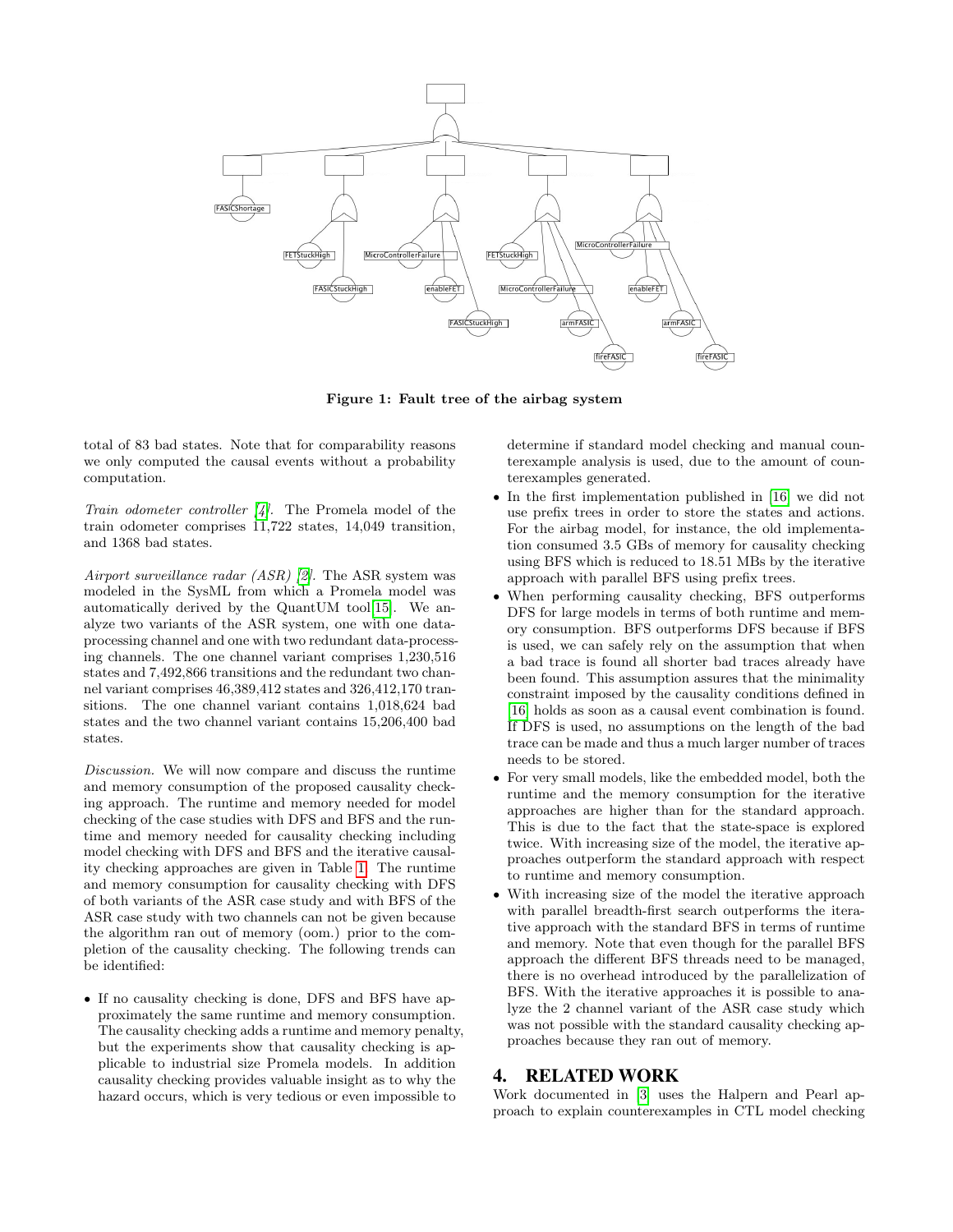|             | Model Checking |           |            |           | Causality Checking |         |            |           |                       |           |                    |           |
|-------------|----------------|-----------|------------|-----------|--------------------|---------|------------|-----------|-----------------------|-----------|--------------------|-----------|
|             | DFS.           |           | <b>BFS</b> |           | DFS                |         | <b>BFS</b> |           | Iterative Approach    |           | Iterative Approach |           |
|             |                |           |            |           |                    |         |            |           | with standard BFS     |           | with parallel BFS  |           |
|             | RT             | Mem       | RT         | Mem       | $_{\rm RT}$        | Mem     | <b>RT</b>  | Mem       | RT                    | Mem       | RT                 | Mem       |
|             | sec.           | MB)       | sec.)      | (MB)      | sec.               | (MB)    | sec.       | (MB)      | $\left( \sec \right)$ | (MB)      | sec.               | (MB)      |
| Airbag      | 0.17           | 9.23      | 0.18       | 9.06      | 0.86               | 165.52  | $1.24\,$   | 21.19     | $1.55\,$              | 18.53     | 1.59               | 18.51     |
| Embedded    | 0.05           | 8.94      | 0.06       | 8.76      | 0.13               | 19.95   | 0.16       | 9.43      | 0.75                  | 17.99     | 0.75               | 17.99     |
| Train Odo.  | 0.26           | 9.79      | 0.27       | 9.62      | 15.06              | 2280.86 | 2.59       | 63.36     | 1.59                  | 19.21     | 1.44               | 19.11     |
| ASR 1 Chan. | 44.95          | 8.467.14  | 51.66      | 8.466.88  | oom.               | oom.    | 750.31     | 24.663.61 | 65.31                 | 16.661.11 | 34.04              | 325.14    |
| ASR 2 Chan. | 503.92         | 14.669.11 | 659.26     | 14.668.85 | oom.               | oom.    | oom.       | oom.      | .342.69               | 27.759.32 | .328.08            | 12.415.36 |

<span id="page-3-14"></span>Table 1: Runtime and memory needed for model checking of the case studies with DFS and BFS and for causality checking with DFS and BFS and the iterative causality checking approaches.

by determining causality. However, this approach considers only variable-value changes on single counterexamples. In [\[9\]](#page-3-16) a formal framework for reasoning about global contract violations is presented. This approach decides whether a prefix of a local trace is the cause for a global property violation or not, thus focusing on individual traces instead of a set of traces. Work by Groce et al. described in [\[10\]](#page-3-17) establishes causality based on counterfactual reasoning by computing distance metrics between execution traces. All of the above mentioned approaches work only on single counterexamples. To the best of our knowledge we are not aware of any other causality checking algorithm identifying all causal events, that can be integrated with explicit state-space exploration algorithms, and which works on-the-fly. Chockler et al. define in [\[5\]](#page-3-18) a coverage measure for model checking based on the notion of causality, where as in our approach we aim at computing the causal events for a property violation.

## 5. CONCLUSION

The SpinCause tool implements the causality checking approaches proposed in [\[16,](#page-3-1) [17\]](#page-3-6) and offers causality analysis for Promela and PRISM models. We have demonstrated that causality checking can be applied to industrial sized models and have shown that the iterative causality checking approaches lead to a reduction of the consumed runtime and memory.

#### 6. REFERENCES

- <span id="page-3-9"></span>[1] H. Aljazzar, M. Fischer, L. Grunske, M. Kuntz, F. Leitner-Fischer, and S. Leue. Safety Analysis of an Airbag System Using Probabilistic FMEA and Probabilistic Counterexamples. In Proc. of QEST 2009, Sixth International Conference on the Quantitative Evaluation of Systems. IEEE Computer Society, 2009.
- <span id="page-3-12"></span>[2] A. Beer, U. Kühne, F. Leitner-Fischer, S. Leue, and R. Prem. Analysis of an Airport Surveillance Radar using the QuantUM approach. Technical Report soft-12-01, Chair for Software Engineering, University of Konstanz, 2012.
- <span id="page-3-15"></span>[3] I. Beer, S. Ben-David, H. Chockler, A. Orni, and R. Trefler. Explaining counterexamples using causality. Formal Methods in System Design, 40(1):20–40, 2012.
- <span id="page-3-11"></span>[4] E. Böde, T. Peikenkamp, J. Rakow, and S. Wischmeyer. Model Based Importance Analysis for Minimal Cut Sets. In Proc. of ATVA 2008, volume 5311 of LNCS. Springer, 2008.
- <span id="page-3-18"></span>[5] H. Chockler, J. Y. Halpern, and O. Kupferman. What causes a system to satisfy a specification? ACM Transactions on Computational Logic, 9(3), 2008.
- <span id="page-3-0"></span>[6] E. M. Clarke, O. Grumberg, and D. A. Peled. Model Checking (3rd ed.). The MIT Press, 2001.
- <span id="page-3-5"></span>[7] M. de Jonge and T. Ruys. The spinja model checker. In Model Checking Software, volume 6349 of Lecture Notes in Computer Science, pages 124–128. Springer, 2010.
- <span id="page-3-8"></span>[8] E. Fredkin. Trie memory. Communications of the ACM, 3(9):490–499, 1960.
- <span id="page-3-16"></span>[9] G. Gössler, D. L. Métayer, and J.-B. Raclet. Causality analysis in contract violation. In Runtime Verification, volume 6418 of LNCS, pages 270–284. Springer Verlag, 2010.
- <span id="page-3-17"></span>[10] A. Groce, S. Chaki, D. Kroening, and O. Strichman. Error explanation with distance metrics. International Journal on Software Tools for Technology Transfer  $(STTT, 8(3), 2006.$
- <span id="page-3-2"></span>[11] J. Halpern and J. Pearl. Causes and explanations: A structural-model approach. Part I: Causes. The British Journal for the Philosophy of Science, 2005.
- <span id="page-3-3"></span>[12] G. J. Holzmann. The SPIN Model Checker: Primer and Reference Manual. Addision–Wesley, 2003.
- <span id="page-3-10"></span>[13] M. Kwiatkowska, G. Norman, and D. Parker. Controller dependability analysis by probabilistic model checking. Control Engineering Practice, 15(11):1427–1434, 2006.
- <span id="page-3-4"></span>[14] M. Kwiatkowska, G. Norman, and D. Parker. PRISM 4.0: Verification of probabilistic real-time systems. In Proc. 23rd International Conference on Computer Aided Verification (CAV'11), volume 6806 of LNCS, pages 585–591. Springer, 2011.
- <span id="page-3-13"></span>[15] F. Leitner-Fischer and S. Leue. QuantUM: Quantitative safety analysis of UML models. In Proceedings Ninth Workshop on Quantitative Aspects of Programming Languages (QAPL 2011), volume 57 of EPTCS, pages 16–30, 2011.
- <span id="page-3-1"></span>[16] F. Leitner-Fischer and S. Leue. Causality checking for complex system models. In Proc. 14th International Conference on Verification, Model Checking, and Abstract Interpretation (VMCAI2013), LNCS. Springer, 2013.
- <span id="page-3-6"></span>[17] F. Leitner-Fischer and S. Leue. On the synergy of probabilistic causality computation and causality checking. In In Model Checking Software - Proceedings of International SPIN Symposium on Model Checking of Software. Stony Brook, NY, USA, volume 7976 of LNCS, pages 246–263. Springer Verlag, 2013.
- <span id="page-3-7"></span>[18] U.S. Nuclear Regulatory Commission. Fault Tree Handbook, 1981. NUREG-0492.